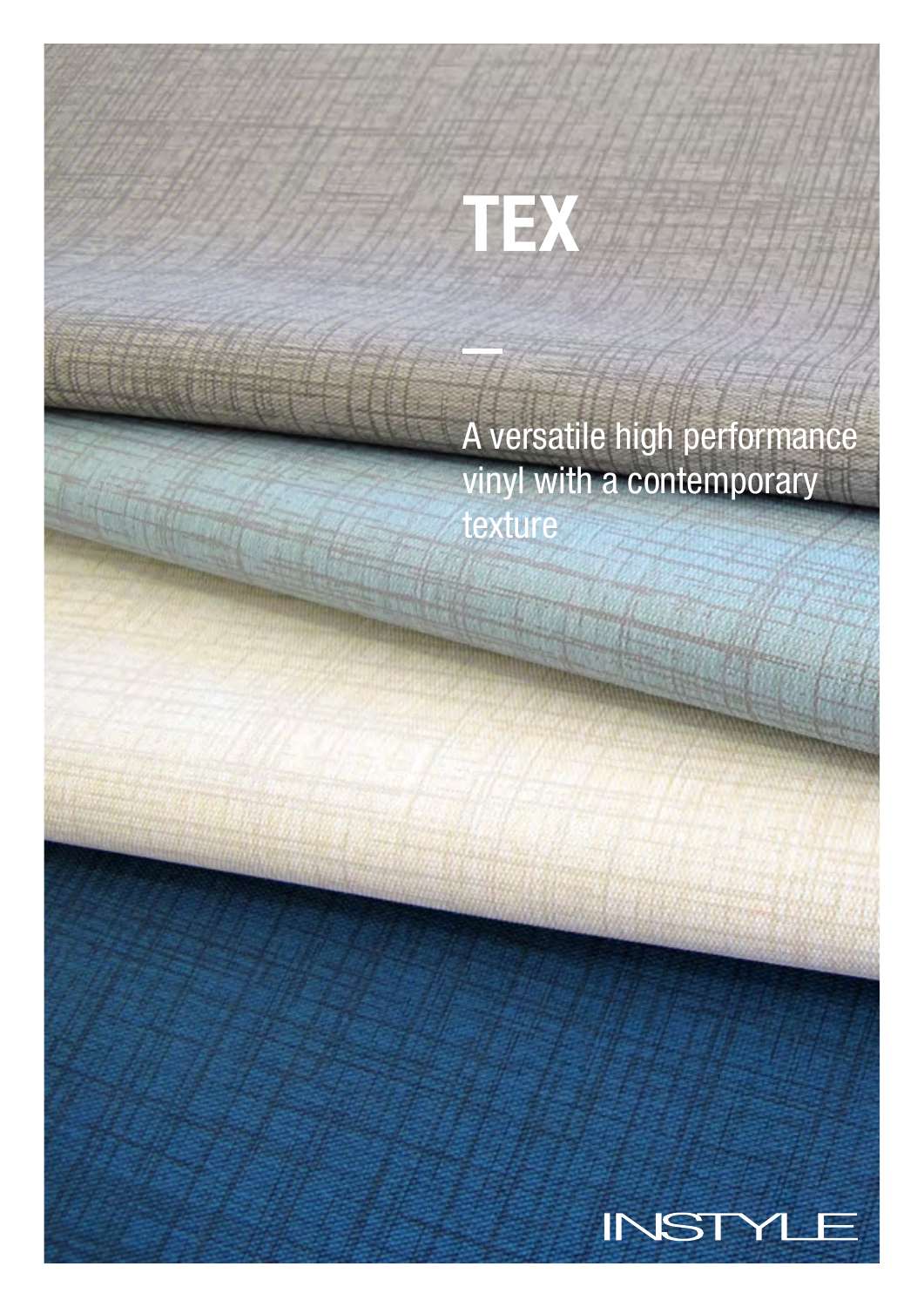## **TEX**





TEX Outback



TEX Rink



TEX Glass



TEX Lichen



TEX Resin



TEX Chalk TEX Creamy



TEX Branch



TEX Clay



TEX Horizon



TEX Tussock TEX Vine





#### TEX Wheat



TEX Burnish



TEX Slate



TEX Deep





TEX Mex TEX Hawthorn







TEX Bark



TEX Cave



TEX Petal

Product may vary in colour due to the nature of the media Please refer to website for current colour range